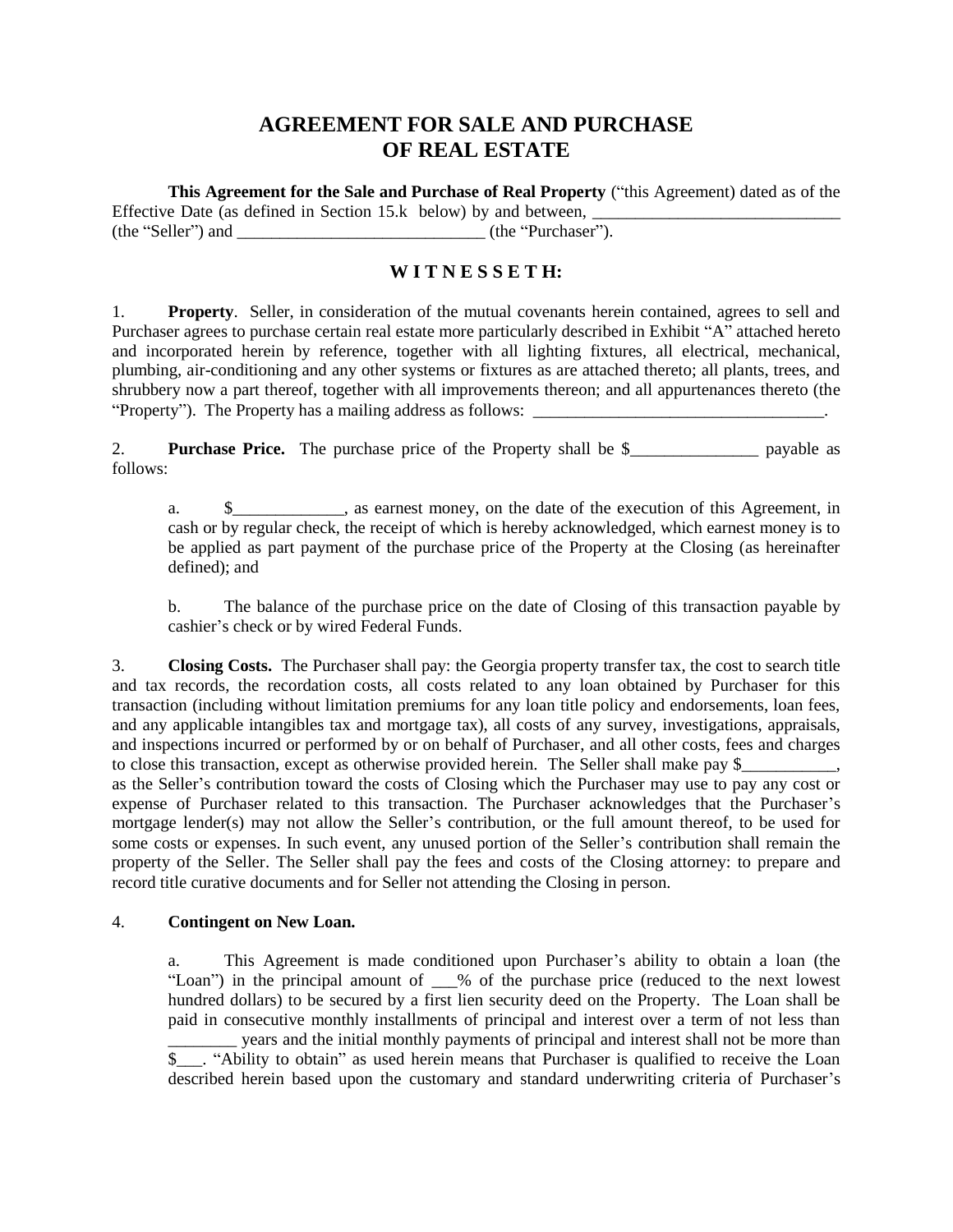lender. The Loan shall be a fixed rate mortgage loan, with an interest rate of no more than  $\%$ per annum on the unpaid principal balance.

b. Purchaser agrees to make application for the Loan within five days from the date of this Agreement and to pursue said application diligently and in good faith, to execute all papers, to provide all documents, to perform all other actions necessary to obtain the Loan and to accept the Loan if approved by Purchaser's lender. Should Purchaser not apply for the Loan in the time specified above, Seller may, upon written notification to Purchaser, void this Agreement. Seller shall have the right, but not the obligation, to obtain the Loan on the Purchaser's behalf. In addition to the payment of principal and interest upon the Loan, Purchaser shall pay at Closing the amount of money necessary to establish an escrow account as required by said lender.

5. **Deed and Title.** Seller warrants that at the time of Closing Seller will convey good and marketable fee simple title to the Property. The parties agree that Seller may discharge any outstanding liens and encumbrances out of the purchase money at Closing. At Closing, Seller shall deliver to Purchaser an affidavit concerning the absence of boundary line disputes on the Property, the possession of the Property by Seller, improvements or repairs made on the Property within three (3) months of the Closing date, the absence of legal proceedings against Seller, and such other matters as Purchaser may reasonably require. Purchaser and Seller agree to comply with and to execute and deliver such certifications, affidavits and statements as are required at Closing in order to meet the requirements of the United States Code and the Official Code of Georgia Annotated, including without limitation Internal Revenue Code Section 1445 (Foreign/Non-Foreign Sellers). At Closing Seller will furnish Purchaser with a general warranty deed, properly executed by Seller and delivered to Purchaser, in proper form, subject only to the following:

a. Existing zoning ordinances affecting the Property;

b. General utility, sewer, and drainage easements of record upon which the improvements do not encroach;

- c. Subdivision easements and restrictions of record; and
- d. The lien of taxes not yet due and payable.

6. **Time to Examine Title**. Purchaser shall have a reasonable time after execution of this Agreement in which to examine title to the Property and deliver to Seller a written statement of objections affecting the marketability of said title. Seller, upon receipt of such written statement from Purchaser, shall have a reasonable time after such receipt in which to satisfy all valid objections. If Seller fails to satisfy such valid objections within said reasonable time, then, at the option of Purchaser, evidenced by written notice to Seller, this Agreement shall be null and void and neither party shall have any further obligation to the other, except the Seller's obligation to the Purchaser to return the earnest money paid. It is understood and agreed that the title herein required to be furnished by the Seller shall be good and marketable and that marketability shall be determined in accordance with Georgia law as supplemented by the Title Standards of the State Bar of Georgia ("Title Standards"). It is also agreed that any defect in the title which comes within the scope of any of said Title Standards shall not constitute a valid objection on the part of Purchaser provided Seller furnishes the affidavits or other title papers, if any, required in the applicable Title Standard to cure such defect.

## 7. **Inspection and Due Diligence**.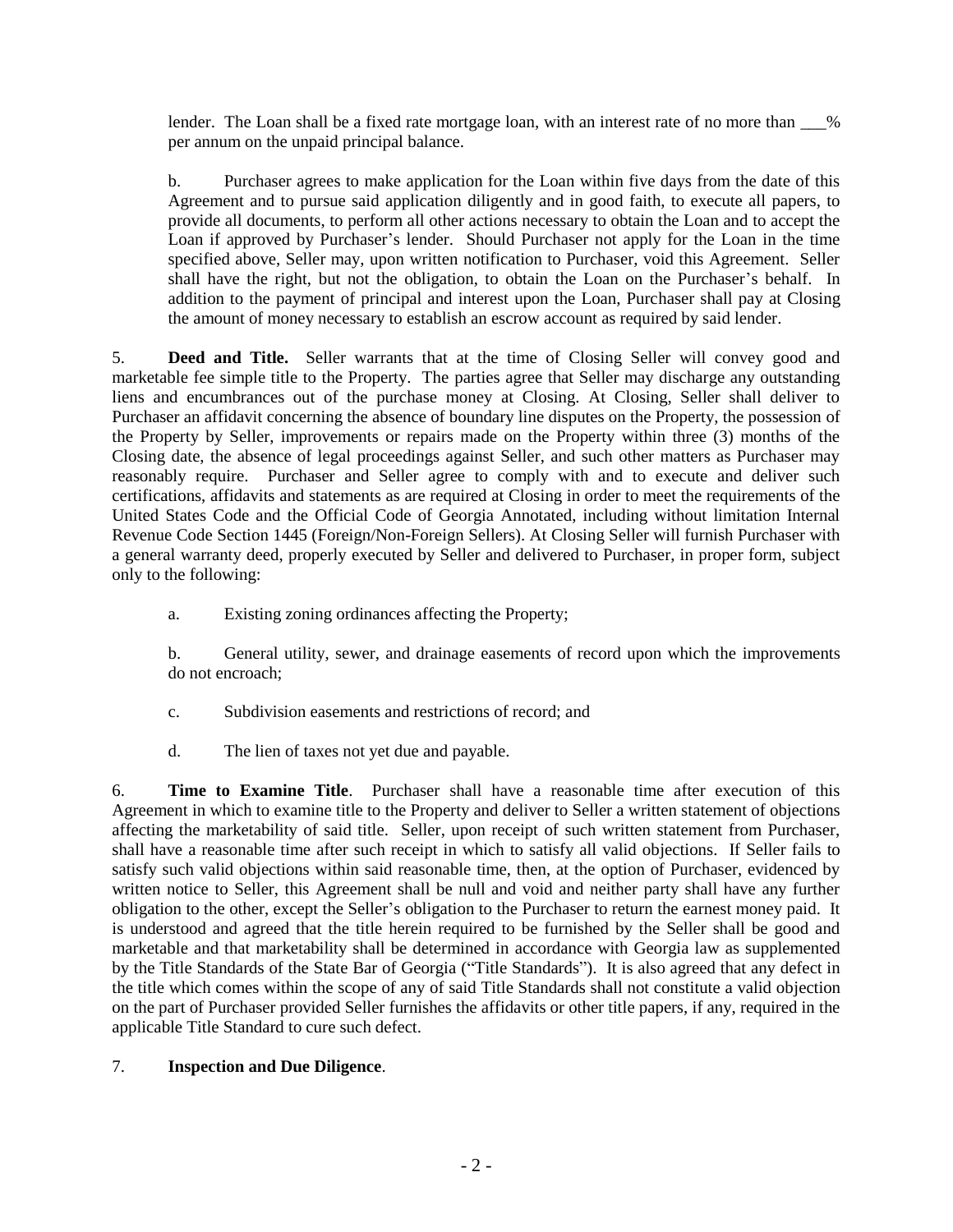a. Property is being sold subject to a due diligence period of days (the "Due Diligence" Period") from the date of this Agreement. In consideration of Seller granting Purchaser the option to terminate this Agreement, Purchaser has paid Seller \$10.00 in nonrefundable option money, the receipt and sufficiency of which is hereby acknowledged.

b. Purchaser and Purchaser's representatives shall have the right to enter the Property at Purchaser's expense and at reasonable times (including immediately prior to Closing) to inspect, examine, test, appraise and survey Property. Seller shall cause all utilities, systems and equipment to be on so that Purchaser may complete all inspections. Purchaser agrees to hold Seller harmless from all claims, injuries and damages relating to the exercise of these rights.

c. In every neighborhood there are conditions which different buyers may find objectionable. Purchaser shall have the sole duty to become familiar with neighborhood conditions that could affect the Property such as landfills, quarries, power lines, airports, cemeteries, prisons, stadiums, odor and noise producing activities, crime and schools, land use, government, and transportation maps and plans. It shall be Purchaser's sole duty to become familiar with neighborhood conditions of concern to Purchaser. **If Purchaser is concerned about the possibility of a registered sex offender residing in a neighborhood in which Purchaser is interested, Purchaser should review the Georgia Violent Sex Offender Registry available on the Georgia Bureau of Investigation Website at [www.gbi.georgia.gov.](http://www.gbi.georgia.gov/)** 

d. Seller agrees to transfer to Purchaser, at Closing, subject to Purchaser's acceptance thereof (and at Purchaser's expense, if there is any cost associated with said transfer), Seller's interest in any existing manufacturer's warranties, service contracts termite treatments, and/or repair guarantee and/ or other similar warranties which, by their terms, may be transferable to Purchaser.

e. During the Due Diligence Period, Purchaser shall determine whether or not to exercise Purchaser's option to proceed or not proceed with the purchase of the Property. If Purchaser has concerns with the Property, Purchaser may during the Due Diligence Period seek to negotiate an amendment to this Agreement to address such concerns.

f. Purchaser shall have elected to exercise Purchaser's option to purchase the Property unless prior to the end of any Due Diligence Period, Purchaser notifies Seller of Purchaser's decision not to proceed by delivering to Seller a notice of termination of this Agreement. In the event Purchaser does not terminate this Agreement prior to the end of the Due Diligence Period, then: (i) Purchaser shall have accepted the Property "as-is" subject to the terms of this Agreement; and (ii) Purchaser shall no longer have any right to terminate this Agreement based upon the Due Diligence Period.

g. All agreed upon repairs and replacements shall be performed in a good and workmanlike manner prior to Closing.

h. To the best of Seller's knowledge, the residential dwelling(s) on the Property (including any portion thereof or painted fixture therein) \_\_\_\_ was OR \_\_\_\_ was not built prior to 1978. If the dwelling(s) on the Property was constructed prior to 1978 Exhibit "B" should be attached.

i. The Property is OR is not a part of a mandatory membership community association ("HOA"), and if so the name of the HOA is  $\qquad$  and the assessments are \$\_\_\_\_ per \_\_\_\_\_\_, and have been paid through \_\_\_\_\_\_\_\_\_\_\_\_\_\_\_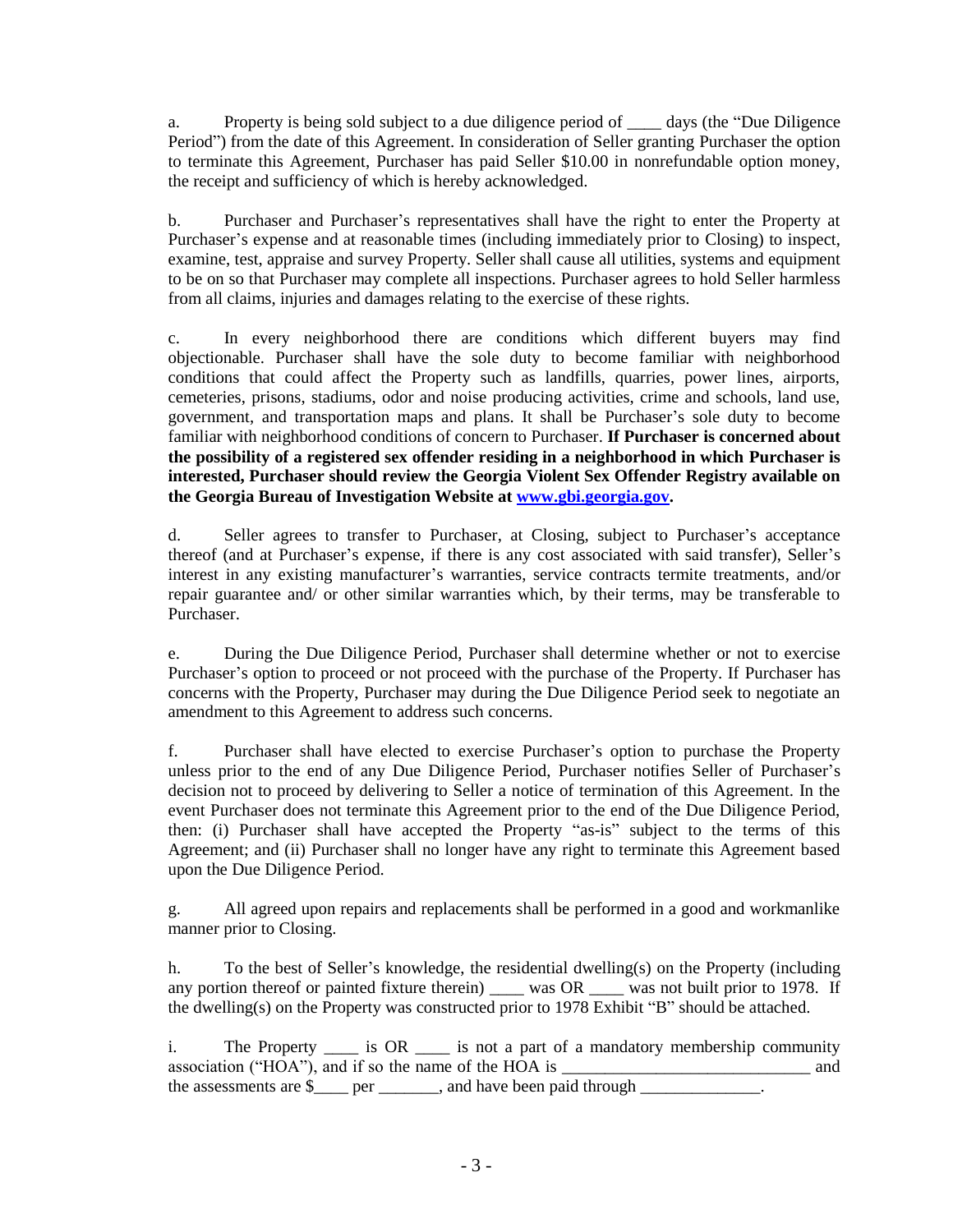8. **Proration**. Taxes and other assessments assessed against the Property for the calendar year during which the Closing occurs shall be prorated as of the date of Closing. If the taxes and other assessments of said calendar year are not known on the Closing date, the proration shall be based upon the actual taxes and other assessments for the immediately preceding calendar year, and Purchaser and Seller shall adjust the proration at such time as the actual taxes or other assessments for the calendar year of the Closing are billed.

9. **Closing**. The closing date of this transaction (the "Closing") shall be on \_\_\_\_\_\_ at the offices of The Minor Firm, 745 College Drive, Suite B, Dalton, GA 30720, at 1:30 P.M., or at such earlier date and at such other place as the parties may agree. Purchaser agrees to allow Seller to retain possession of the Property until midnight of the day of Closing, rent free. Seller shall deliver the Property clean and free of debris at time of possession. At Closing the Seller shall provide the Purchaser with all keys, door openers, codes and other similar equipment pertaining to the Property.

10. **Risk of Loss**. Seller shall bear all risk of loss or damage from any casualty suffered by any and all improvements and personal property located on the Property until such time as legal title has passed to or possession given to Purchaser, but shall be entitled to recover from the Purchaser for any damage or loss caused by Purchaser's negligence. In the event that the improvements or personal property sustain substantial damage or total destruction, prior to the date of Closing, either party shall have the right to declare this Agreement null and void, and the earnest money shall then be returned to Purchaser and the parties shall have no further liability hereunder.

11. **Use of Property**. Seller warrants that the Property and the use of the Property is currently in compliance with all zoning ordinances, building codes, fire codes or regulations and all other laws, regulations or ordinances which are applicable to the Property or its present use. Seller further warrants and represents that Seller has received no notice of any violation or pending change in any such ordinance, law or regulation which, if enforced or enacted, would result in the noncompliance of the Property with any such ordinance, law or regulation. Seller shall reaffirm such warranty and representation at Closing.

12. **Agreement to Cooperate**. All parties agree that such documentation as is reasonably necessary to carry out the obligations of this Agreement shall be produced, executed and delivered by such parties at the time such documentation is required to fulfill the terms and conditions of this Agreement.

13. **No Broker**. The parties represent to each other that they have dealt with no broker or finder in connection with this transaction, that no broker or finder has brought the Property to the attention of Purchaser, or Purchaser to the attention of Seller, and that no broker or finder is entitled to a commission or other compensation in connection with this transaction. Each party agrees to indemnify the other party for all costs and expenses incurred, including reasonable attorneys' fees, as a result of the claim of any broker or finder based on dealings with said party.

14. **Remedies**. In the event either party should wrongfully fail or refuse to carry out the terms of this Agreement, the other party shall have the right to elect to (a) declare this Agreement null and void, in which event the earnest money may be delivered to the non-defaulting party as liquidated damages, or (b) affirm this contract and enforce its specific performance or recover damages for its breach, in which case the earnest money shall be delivered to the non-defaulting party to apply on the purchase price or on the damages recovered.

# **15. Miscellaneous Provisions.**

a. *Controlling Law*. This Agreement shall be controlled by the laws of the State of Georgia.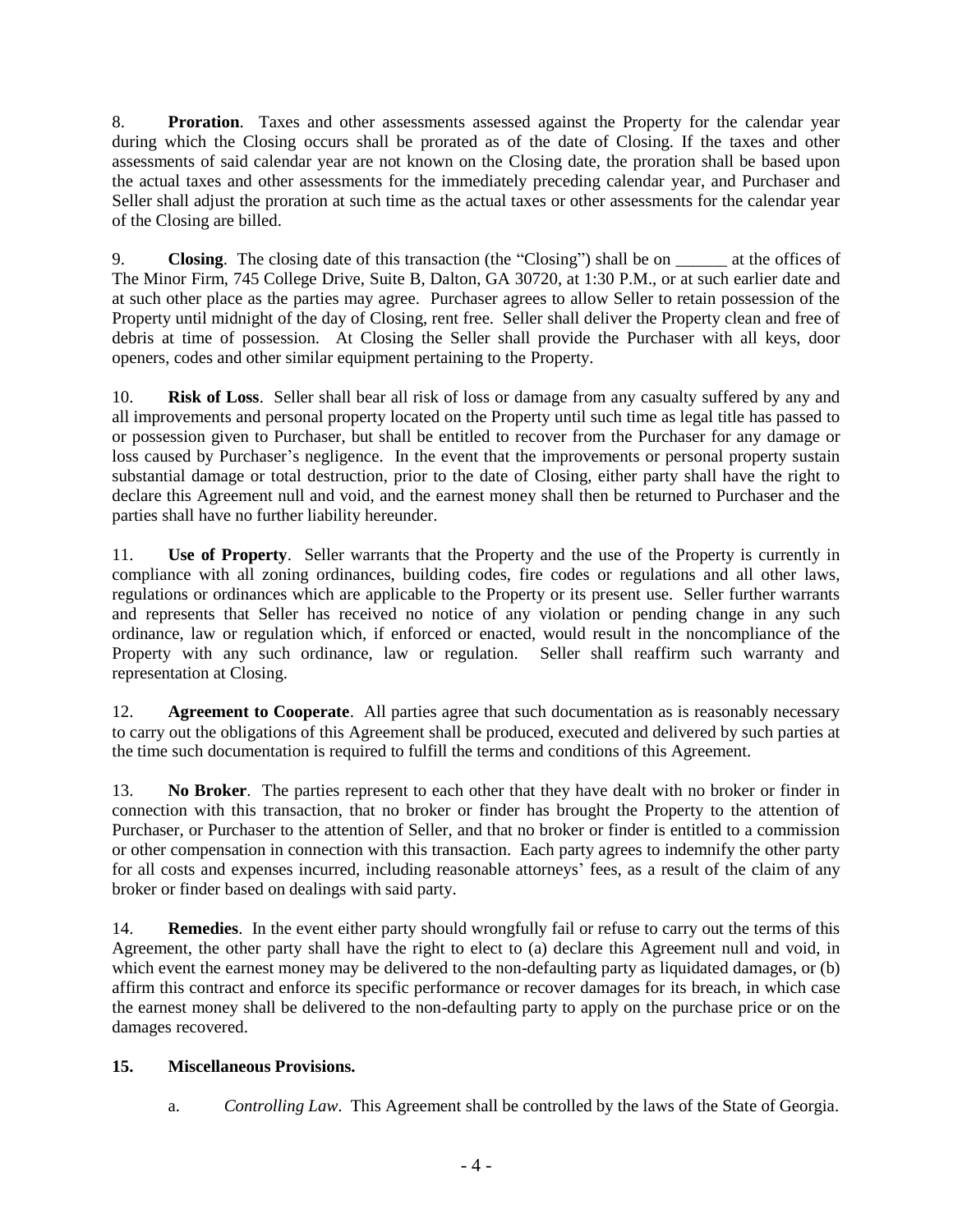b. *Entire Agreement.* This Agreement constitutes the sole and entire agreement between the parties and no modification of this Agreement shall be binding unless attached to this Agreement and signed by all parties to this Agreement. No representation, promise, inducement, oral or otherwise, not included in this Agreement shall be binding upon any party to this Agreement.

c. *Severability and Time of Essence*. Time is of the essence of each and every decision of this Agreement. Every provision of this Agreement is intended to be severable, and, if any term or provision is determined to be illegal or invalid for any reason whatsoever, such illegality or invalidity shall not affect the validity of the remainder of this Agreement.

d. *Captions, Gender and Number*. The use of titles and captions under this Agreement is for convenience only and shall not be deemed in any way to alter, amend, or modify the terms and conditions of this Agreement. Words of the masculine gender shall be deemed and construed to include words of the feminine and neuter gender where the case may require, and the singular shall include the plural as the case may require.

e. *Time of the Essence*. Time is of the essence of each and every provision of this Agreement.

f. *Integration*. This Agreement and any other agreement contemplated hereby supersede all prior negotiations, agreements, and understandings between the parties with respect to the subject matter hereof and thereof, constitute the entire agreement between the parties with respect to the subject matter hereof and thereof.

g. *Deadline Dates; Business Day.* If any deadline date herein falls on a date that is not a Business Day, such date shall automatically be extended until the next Business Day. For all purposes under this Agreement, the term "Business Day" or "Business Days" shall mean any day other than a Saturday, Sunday, or national holiday on which National Banks in the county in which the Property is located are not open for business.

h. *Notices.* All notices, demands, and requests which may be given or which are required to be given by either party to the other shall be in writing and may be: hand delivered; sent by United States certified mail, postage prepaid and return receipt requested; or sent by a nationally recognized overnight delivery service such as Federal Express Corporation, Emery, or United Parcel Service. All notices, demands, and requests shall be deemed effective either: (A) upon delivery if hand delivered, as evidenced by written receipt therefor, whether or not actually received by the person to whom addressed; (B) upon deposit in the United States mail if by certified mail, return receipt requested, addressed to the intended recipient at the address indicated herein; or (C) on the day deposited into the custody of a nationally recognized overnight delivery service such as Federal Express Corporation, Emery or United Parcel Service, for overnight next day delivery, addressed to such party at the address indicated below, unless changed in accordance with this Section.

i. *Electronic Signatures*. Handwritten signatures to this Agreement transmitted by telecopy or electronic transmission (for example, through the use of a Portable Document Format or "PDF" file) shall be valid and effective to bind the parties so signing. It is expressly agreed that each party to this Agreement shall be bound by its own telecopied or electronically transmitted handwritten signature and shall accept the telecopy or electronically transmitted handwritten signature of the other party to this Agreement. The parties hereto agree that the use of telecopied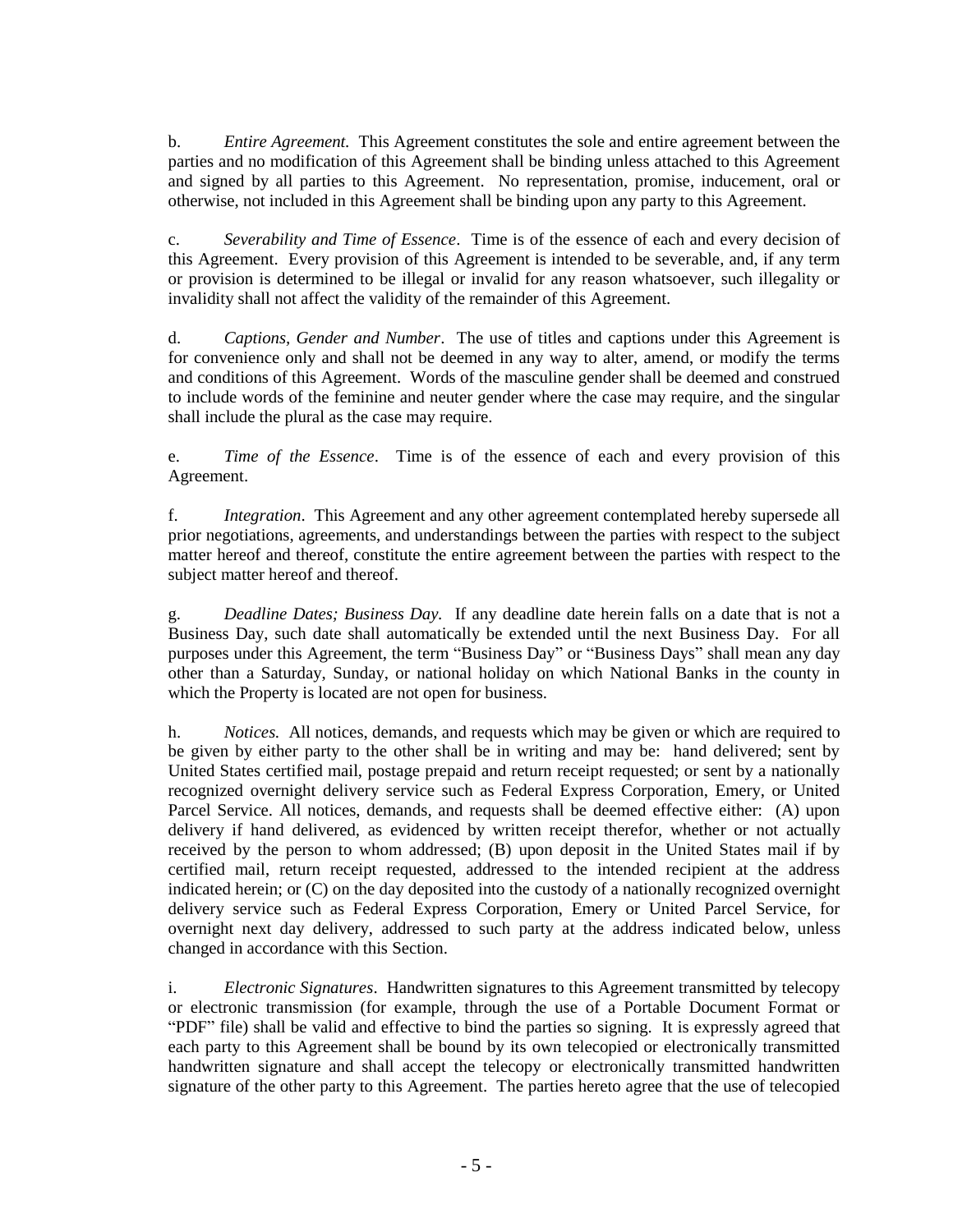or electronic signatures for the execution of this Agreement shall be legal and binding and shall have the same full force and effect as if originally signed.

j. *Counterparts*. This Agreement may be executed in several counterparts, and all such executed counterparts shall constitute the same agreement. It shall be necessary to account for only one such counterpart in proving this Agreement.

<span id="page-5-0"></span>k. *Effective Date*. For purposes of this Agreement, the term "Effective Date" shall be the last date on which this Agreement has been fully executed on behalf of Seller and Purchaser as indicated by the dates adjacent to the signatures of the parties set forth below.

1. *Time Limit of Offer*. The offer made herein by \_\_\_\_\_\_\_ shall expire at \_\_\_\_\_\_ o'clock  $\frac{1}{2}$ .m. on the date  $\frac{1}{2}$ .

**IN WITNESS WHEREOF**, the parties hereto have set their hands and seals the year above written.

#### **SELLER:**

#### **PURCHASER:**

|                                                                                                                       | (Seal) |                                                                                                                                                                                                                                                                                                                                                                                                              | (Seal) |
|-----------------------------------------------------------------------------------------------------------------------|--------|--------------------------------------------------------------------------------------------------------------------------------------------------------------------------------------------------------------------------------------------------------------------------------------------------------------------------------------------------------------------------------------------------------------|--------|
| <u> 1989 - André Maria de Antonio de Antonio de Antonio de Antonio de Antonio de Antonio de Antonio de Antonio de</u> | (Seal) |                                                                                                                                                                                                                                                                                                                                                                                                              | (Seal) |
| Seller Contact Information:<br><b>Mailing Address:</b>                                                                |        | <b>Purchaser Contact Information:</b><br><b>Mailing Address:</b>                                                                                                                                                                                                                                                                                                                                             |        |
|                                                                                                                       |        |                                                                                                                                                                                                                                                                                                                                                                                                              |        |
|                                                                                                                       |        | Phone: $\frac{1}{\sqrt{1-\frac{1}{2}}\sqrt{1-\frac{1}{2}}\sqrt{1-\frac{1}{2}}\sqrt{1-\frac{1}{2}}\sqrt{1-\frac{1}{2}}\sqrt{1-\frac{1}{2}}\sqrt{1-\frac{1}{2}}\sqrt{1-\frac{1}{2}}\sqrt{1-\frac{1}{2}}\sqrt{1-\frac{1}{2}}\sqrt{1-\frac{1}{2}}\sqrt{1-\frac{1}{2}}\sqrt{1-\frac{1}{2}}\sqrt{1-\frac{1}{2}}\sqrt{1-\frac{1}{2}}\sqrt{1-\frac{1}{2}}\sqrt{1-\frac{1}{2}}\sqrt{1-\frac{1}{2}}\sqrt{1-\frac{1}{2$ |        |
|                                                                                                                       |        |                                                                                                                                                                                                                                                                                                                                                                                                              |        |
| Date of Execution: 20.                                                                                                |        | Date of Execution: $\_\_\_\_\_\_$ , 20 $\_\_\_\$ .                                                                                                                                                                                                                                                                                                                                                           |        |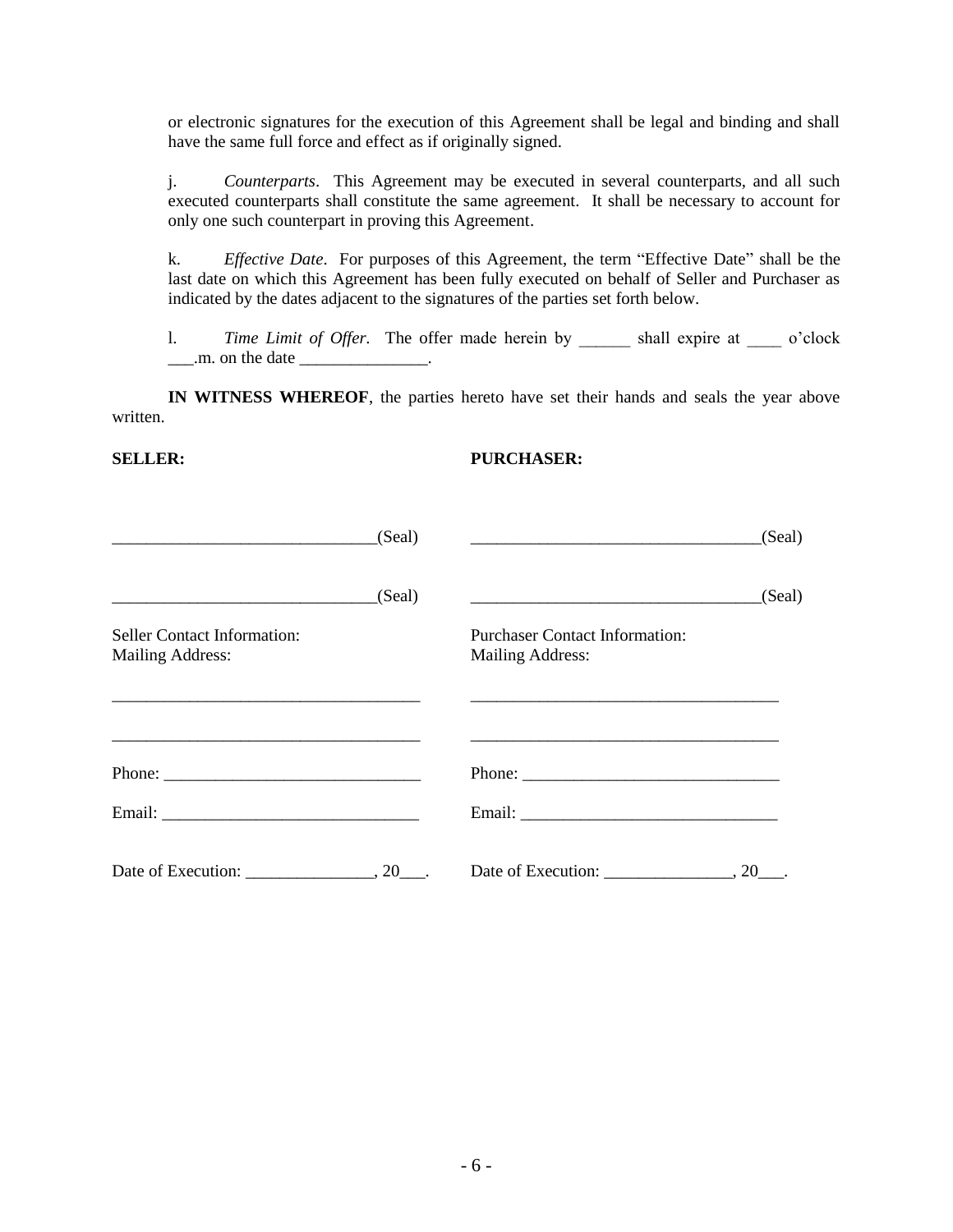# **EXHIBIT "A"**

{attach legal description}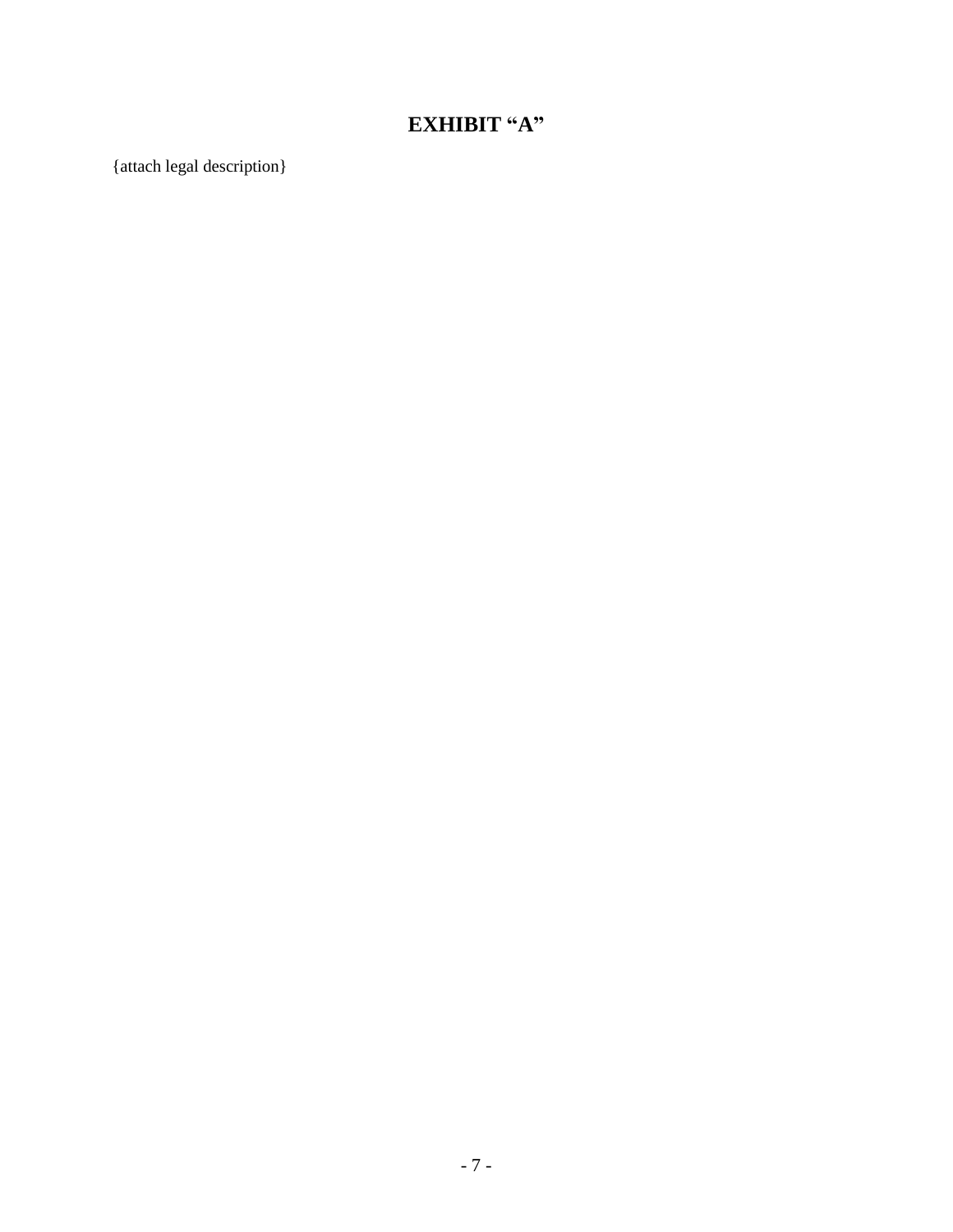# **EXHIBIT "B"**

| This Exhibit is part of the Real Estate Sales Agreement dated |         |
|---------------------------------------------------------------|---------|
| for the purchase and sale of that certain Property known as:  |         |
|                                                               | Georgia |

1. Purchase and Sale or Lease Transaction Lead Warning Statement. Every purchaser of any interest in residential property on which a residential dwelling was built prior to 1978 is notified that such property may present exposure to lead from lead-based paint that may place young children at risk of developing lead poisoning. Lead poisoning in young children may produce permanent neurological damage, including learning disabilities, reduced intelligence quotient, behavioral problems, and impaired memory. Lead poisoning also poses a particular risk to pregnant women. The seller of any interest in residential real property is required to provide the purchaser with any information on lead-based paint hazards from risk assessments or inspections in the seller's possession and notify the purchaser of any known lead-based paint hazards. A risk assessment or inspection for possible leadbased paint hazards is recommended prior to purchase.

2. Seller's Disclosure. [Seller to initial section a and b below]

\_\_\_\_\_\_\_\_\_\_\_\_.

a. Presence of lead-based paint and/or lead paint hazard (check one below):

 $\Box$  Known lead-based paint and/or lead-based paint hazards are present in the housing (explain below):

 $\Box$  Seller has no knowledge of lead-based paint and/or lead-based paint hazards in the housing.

b. Records and Reports available to the Seller (check one below):

 $\Box$  Seller has provided the Purchaser with all the available records and reports pertaining to lead-based paint and/or lead-based paint hazards in the housing (list document below):

 $\Box$  Seller has no reports or records pertaining to lead-based paint and/or leadbased paint hazards in the housing.

\_\_\_\_\_\_\_\_\_\_\_\_\_\_\_\_\_\_\_\_\_\_\_\_\_\_\_\_\_\_\_\_\_\_\_\_\_\_\_\_\_\_\_\_\_\_\_\_\_\_\_\_\_\_\_\_\_\_\_\_\_\_.

Purchaser's Acknowledgment. [Purchaser to initial section c, d, and e below]

- c.  $\Box$  Purchaser has received copies of all information listed above.
- d.  $\Box$  Purchaser has read and understands the above lead warning statement and has received the pamphlet "*Protect Your Family From Lead in Your Home*". NOTE: Print pamphlet from this site: <http://www.epa.gov/lead/pubs/leadpdfe.pdf>